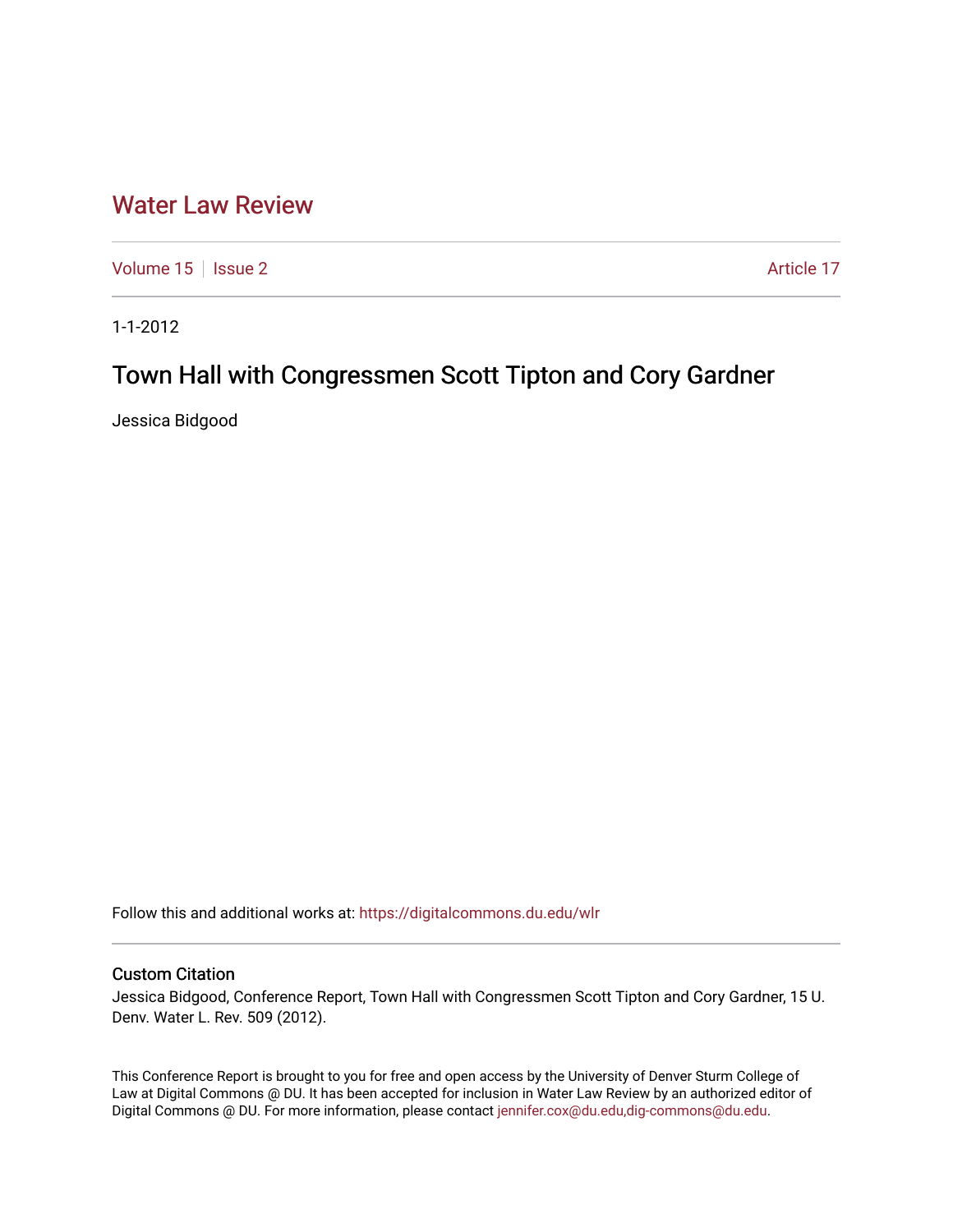### **TOWN HALL WITH CONGRESSMEN ScOTT TIPTON AND CORY GARDNER**

The United States House of Representatives was adjourned during the Colorado Water Congress Annual Convention, so Representatives Scott Tipton and Cory Gardner were available to discuss the political challenges in Washington. Chris Treese moderated the session. Republican Congressman Scott Tipton represents Colorado's **3"'** Congressional District- and Republican Congressman Cory Gardner represents Colorado's 4<sup>th</sup> Congressional District. Both Congressmen were elected in 2010. Moderator Chris Treese is the External Affairs Manager for the Colorado River Water Conservation District.

Mr. Treese asked the Congressmen to open **by** identifying which current water issues in Colorado concern them most. Congressman Tipton emphasized protecting private water rights from the overreach of the federal government. For instance, he criticized the **U.S.** Forest Service for considering rules that would require ski resorts to assign their water rights to the federal government. Congressman Tipton believes that **if** private water rights are unprotected at the federal level, the collateral impacts would stretch to municipalities. The Congressman also sees the potential for job creation in the hydropower industry.

Congressman Gardner stated that his current concern in Colorado **is** the low snowpack this year. He is concerned that this winter looks very much like the winter preceding the spring of 2002 when the state was devastated **by** droughts and fires, and suffered major losses to agriculture and grazing. Congressman Gardner indicated he wanted to make sure the Bureau of Reclamation and the Army Corps of Engineers are prepared and have learned from the spring of 2002.

Next, Mr. Treese asked what the biggest surprise in Washington was for the Congressmen. Both gentlemen stated that things are worse than they thought. Although the Colorado Representatives from both parties work very well together, that level of cooperation does not extend to how the rest of Congress works together. Both Congressmen previously served in the Colorado legislature, and said the national legislature could learn from the bipartisan commitment of the Colorado State legislature. Congressman Tipton stated he feels it is his responsibility to help other members understand the regional issues and programs in the West. Congressman Gardner emphasized that water should be a bipartisan issue because it affects everyone.

Mr. Treese asked about the federal government's role in getting project permitting done faster. Congressman Gardner said that once a state has approved what the water users want, the federal government should not get in the way. Congressman Tipton said there is a need to clear away the unnecessary red tape in project permitting.

The Congressmen next discussed the water quality impacts of the oil and gas industry and what the appropriate role of the federal government should be in providing consistency and security **for** investors. *Congress*nan Tipton stated he wants to safely and cleanly develop energy re